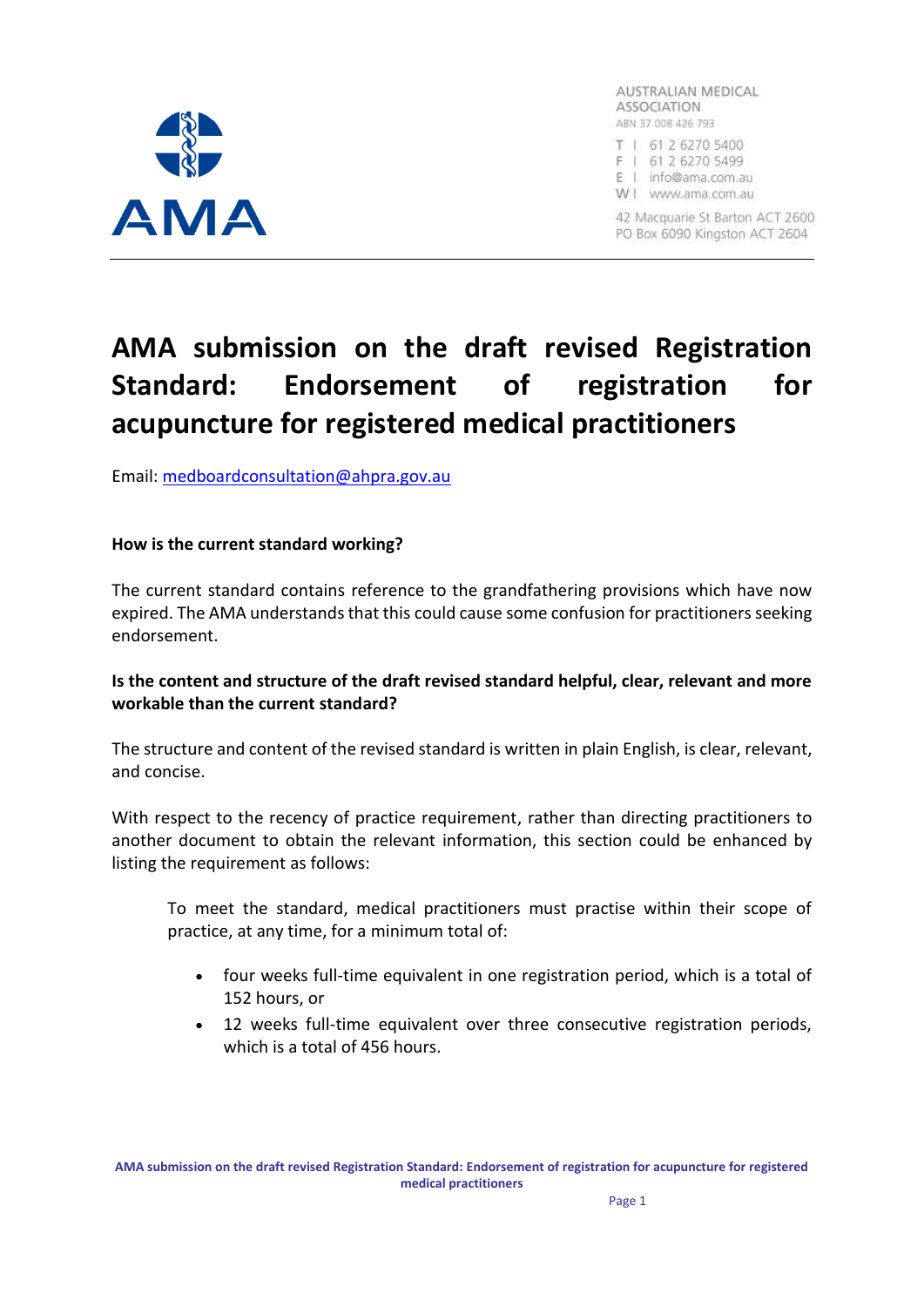## **Is there any content that needs to be changed, added or deleted in the draft revised standard?**

Where further documentation is referred to, readers are directed to the general website of the Medical Board (www.medicalboard.gov.au). This then requires further searching within the site (and thus time) to find the relevant document. While reference to the general website is important, the draft standard would be more useful if it had direct links, that are kept up to date, to:

- approved programs of study,
- standard format for CV's,
- registration standard for recency of practice standard, and
- registration standard for continuing professional development.

## **Are there any impacts for patients and consumers, particularly vulnerable members of the community that have not been considered in the draft revised standard?**

The AMA is concerned that practitioners who are currently endorsed for acupuncture by virtue of the grandfathering provisions (which have now expired) will not be able to retain that endorsement under Section 97 of the National Law if they allow their registration to lapse for a time (failure to renew, illness, etc) and then have to re-register. This would impact on both the practitioner and their patients alike.

The Board should consider this eventuality and put in place defined arrangements to ensure that grandfathered medical acupuncturists retain their endorsement in circumstances such as this.

## **Are there any impacts for Aboriginal and Torres Strait Island Peoples that have not been considered in the draft revised standard?**

None that the AMA is aware of.

#### **Do you have any other comments on the draft revised standard?**

An appropriately qualified (AMAC Pt1) Non-Vocationally Registered (Non-VR) medical practitioner under the proposed standards could be endorsed in acupuncture. However, this endorsement may not see these medical practitioners supported in accessing MBS items 193, 195, 197 or 199 if they fail to meet the definition of general practitioner as per Sections 1.1.2 and 1.1.3 of the Health Insurance (General Medical Services Table) Regulations (No. 2) 2020. The patients of these medical practitioners under current arrangements have access only to the rebate for MBS item 173. Should item 173 be removed from the Medicare Benefits Schedule, as has been recommended by the MBS Review Taskforce, unless the Regulations are carefully designed this could mean that Non-VR medical practitioners would lose access to MBS items for acupuncture as will specialists and consultant physicians. While the AMA anticipates that the revised standard and the removal of item 173 from the MBS could pave